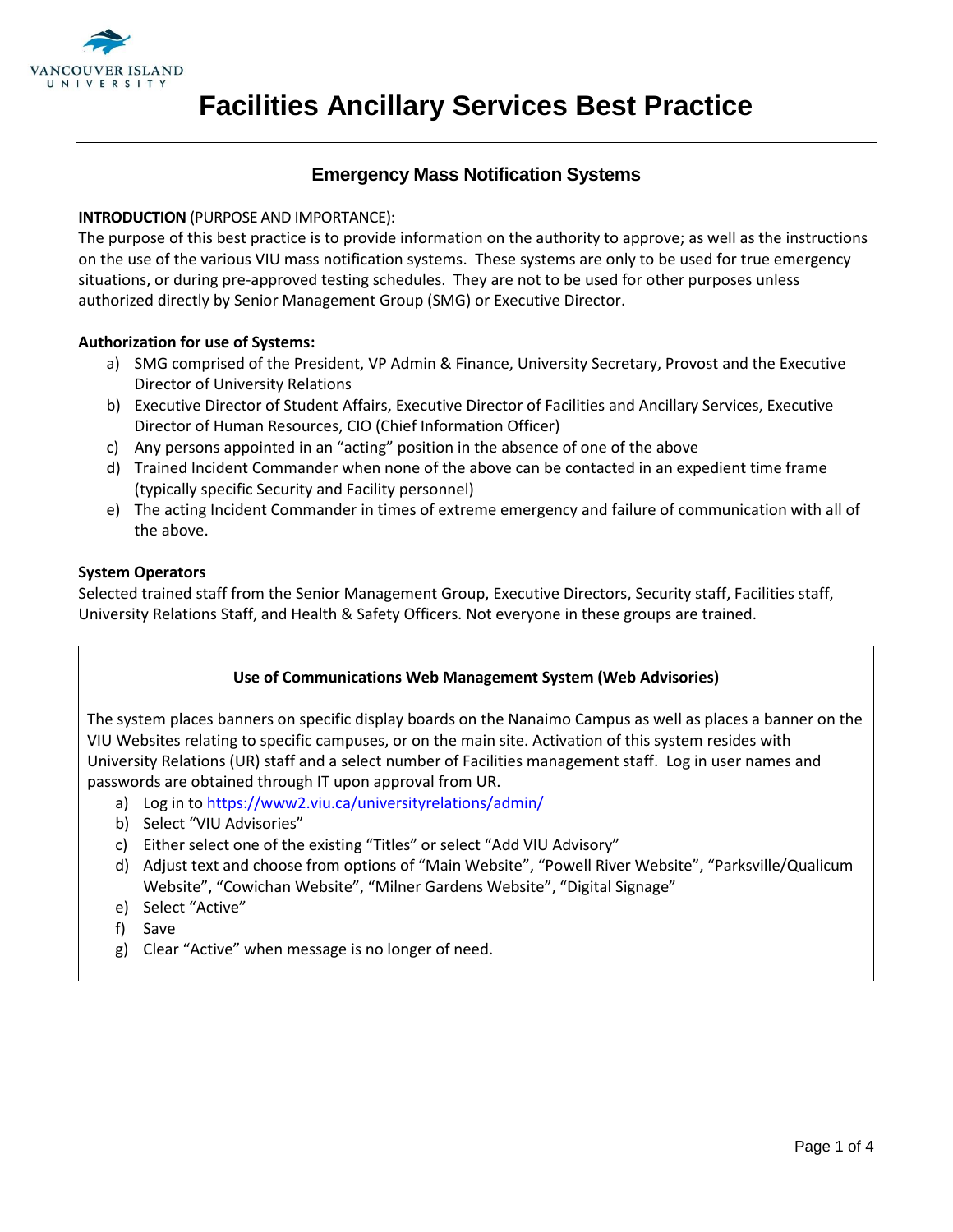

#### **Use of Smart Phone Safety App Notifications**

- a) Log into the desktop portal at [http://viu.apparmor.com](http://viu.apparmor.com/)
- b) Use Client ID and Password as provided to trained approved individuals
- c) Click on Communications tab, then Push Notifications and then New Push Notification
- d) Use one of the Canned Notifications, or fill in the Title and Notification Text
- e) Send Push Notification

#### **Email-to-Push**

As an alternative for select users. Only messages sent from the allowed senders (Alan.cumbers@viu.ca, Richard.lewis@viu.ca, Erin.bascom@viu.ca, Janina.stajic@viu.ca) will be recognized. Any messages from other senders will be ignored, and won't trigger the push notification.

There are two email addresses that you can use for email-to-push on your app. There is a "draft" email address for testing, and a "production" email address to send message to all of the app users. The email addresses are:

- Draft:<viu.draft@push.apparmor.com>
- Production:<viu@push.apparmor.com>

To test, you can put some of your staff devices into "draft mode". This is done be completing these steps within the app:

- 1. Launch the VIU Safety app on your phone
- 2. Tap "About / Preferences" -> "Push Notifications"
- 3. You should see a "Version 3.xx.xxxx" label at the bottom of the screen. Tap it 7 times in a row.
- 4. A password dialog will appear. Enter: nanaimo
- 5. You'll notice a "Disable Draft Mode" button appear below the version number. This means you are now subscribed to "draft" notifications. (When you are done testing, you can tap that button to unsubscribe from "draft" notifications.)
- 6. Then, just send an email to viu.draft@push.apparmor.com from one of the authorized sender email addresses. Any devices subscribed to "draft" notifications should receive the message.

Should an emergency event occur, just send an email to [viu@push.apparmor.com](viu@push.apparmor.com%20) from an authorized sender email account.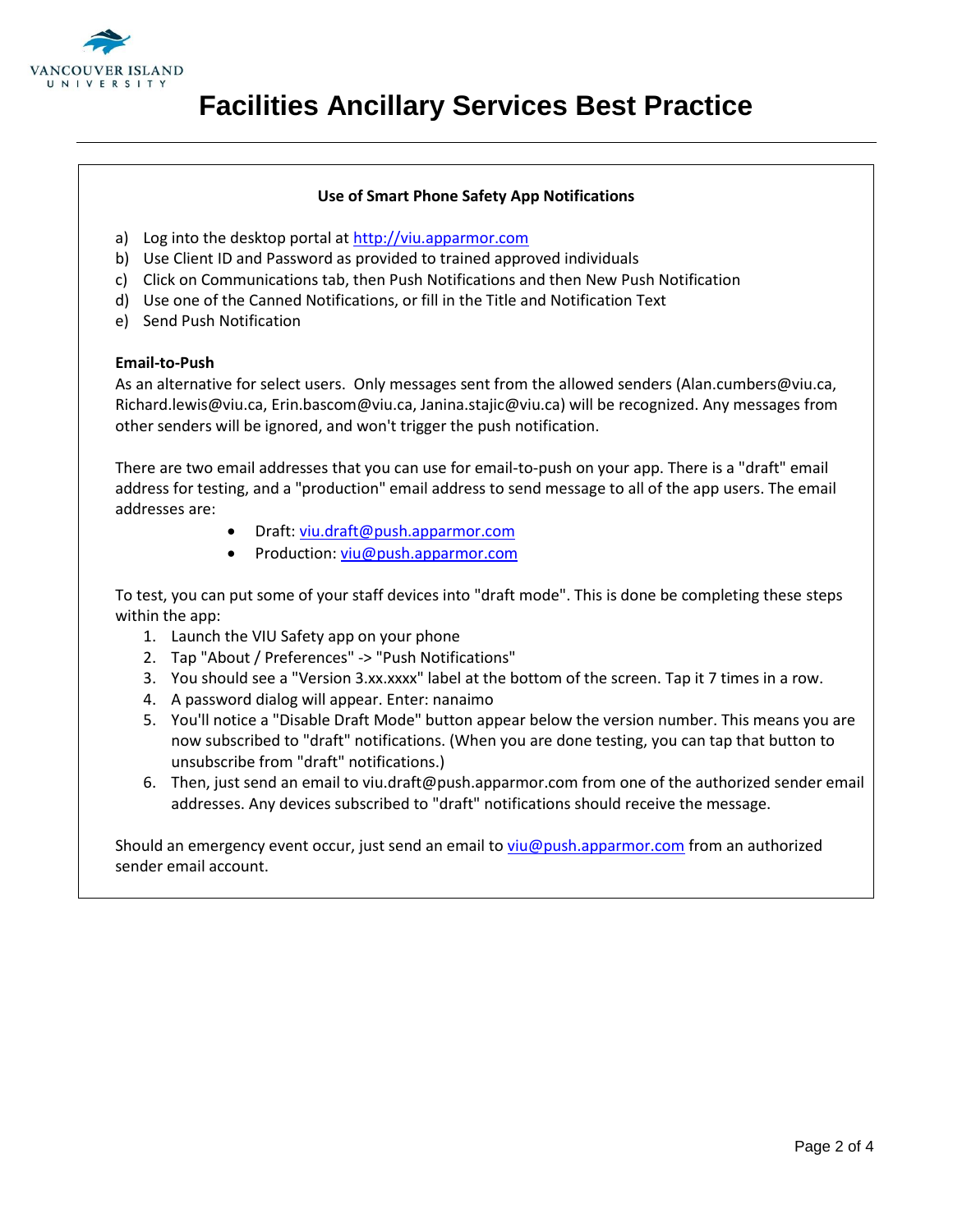

# **Facilities Ancillary Services Best Practice**

# **Use of Nanaimo Campus F/A Voice Paging System**

This system is currently limited to the non VIU Student Residence Housing buildings on the Nanaimo Campus. The interface for the Fire Alarm Voice Paging system can be physically accessed at the Security Office in Building 315, or in the Facilities main office in Building 120. In addition there is the ability to "phone in" to activate paging.

# **F/A Physical Programming:**

- 1. If you do not have access to a key for the locked panel, break open the adjacent box on the wall beside the panel to get access to a key and unlock the panel.
- 2. There is a map of the Nanaimo Campus zones on the wall if needed.

#### **Unique voice message "Paging"**

- a) The middle section of the panel contains the wired microphone and a set of push buttons.
- b) From this row of modules, choose the area of the campus you wish to hear your announcement. (Whole campus, specific zones, or specific building(s))
- c) Push the button(s) for the area(s) needed. LED's may take approx. 2 seconds to light up while circuits are connecting.
- d) Once the LED's are lit, push & hold the button on the side of the microphone. This will cause a tone to play twice in the applicable building(s) indicating an announcement is about to be made (approximately 5-10 seconds).
- e) Once the above process has finished, an LED labelled "Mic ready to talk" will light up. This means the system is ready for an announcement to be made.
- f) Use microphone to make specific announce. Start message with "Attention Please" Repeat entire message a minimum of two times.
- g) When emergency event is complete, use an "all clear" announcement and ensure all the module lights are off by once more pushing the appropriate button(s)
- h) Relock cabinet door and return the key to the appropriate location
- i) Get lock box repaired if needed.
- j) Complete incident report

#### **"Canned" Message**

- a) The lower section of the panel contains the canned message modules and a set of push buttons.
- b) From this row of modules, choose the area of the campus you wish to hear your announcement. (Whole campus, specific zones, or specific building(s))
- c) Push the button(s) for the area(s) needed.
- d) Push the button for the canned message needed.
- e) When emergency event is complete, once more push the button on the canned message in use which shuts it off.
- f) Push the "all clear" canned message
- g) After the all clear message has been played a number of times, ensure all the module lights are off by once more pushing the appropriate button(s)
- h) Relock cabinet door and return the key to the appropriate location
- i) Get lock box repaired if needed.
- j) Complete incident report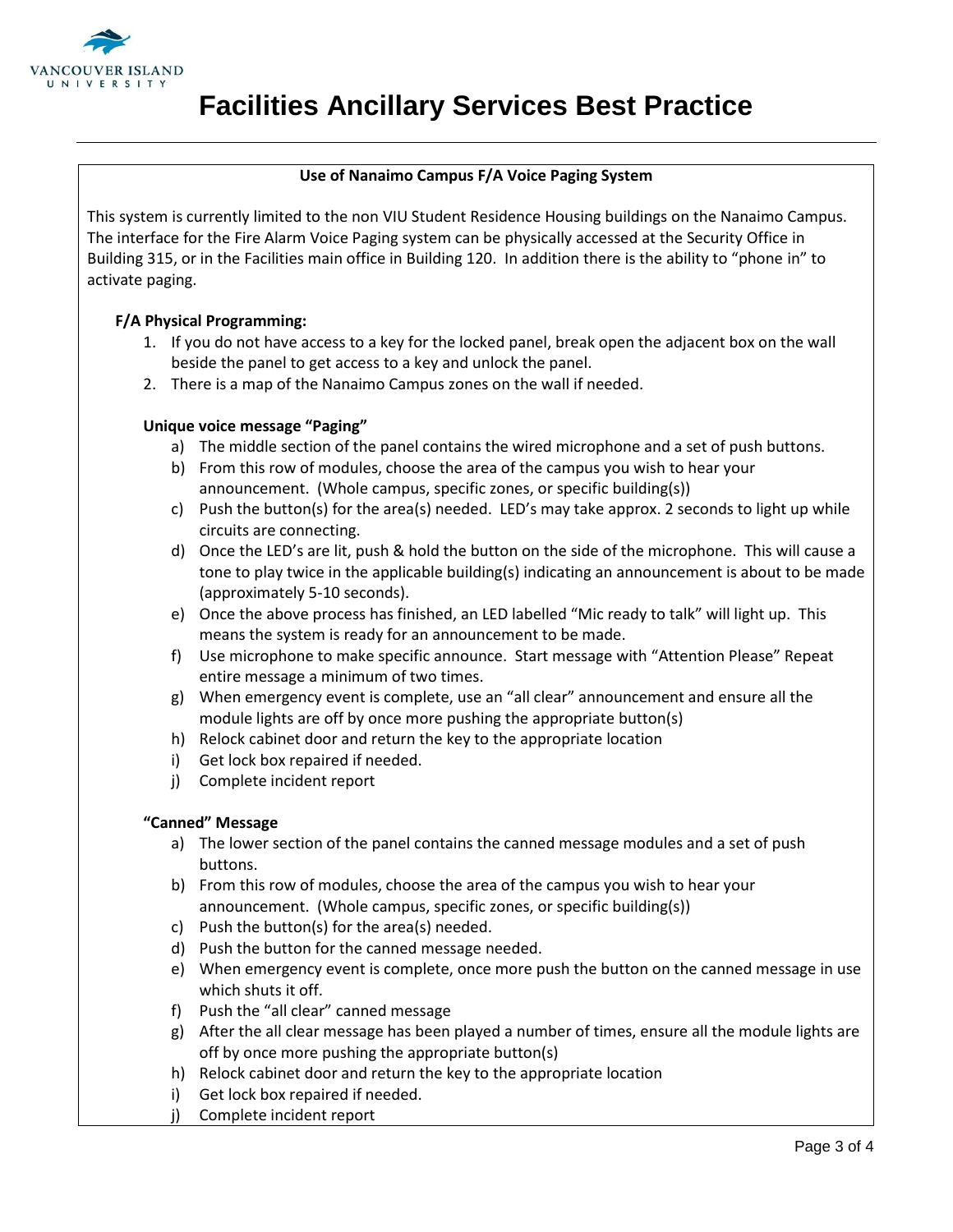

# **Facilities Ancillary Services Best Practice**

### **F/A Phone-In Activation (this option is only available for an announcement to all buildings on the Nanaimo Campus)**

- a) Call the phone number provided to trained, approved individuals. Once you are connected, you will hear a continuous tone confirming this.
- b) Enter the numeric code provided to trained, approved individuals when prompted. The tone will stop. **WARNING - As soon as the code is complete you are connected live to the P.A. (within 1-2 seconds).**
- c) Wait 2 seconds after your code entry is complete, then speak slowly & clearly into phone handset to make specific announcement. Start message with "Attention Please". Repeat entire message a minimum of two times.
- d) When emergency event is complete, be sure to articulate the emergency is over with an "all clear" announcement.
- e) Hang-up the phone to end the announcement.

# **Use of Alertus Desktop Notification**

The system places pop up notices on VIU computer screens at any campus that have been equipped with the Alertus application. Activation of this system resides with IT and Facilities management staff. Log in user names and passwords are obtained through IT or Executive Director of Facilities and Ancillary Services. Users need to be on a VIU connected computer, or using the VIU VPN for remote computers.

- a) Log in to<https://alert.viu.ca/>
- b) Select the Custom Activation button
- c) Select pull down menu "Pre-scripted Message" and choose message or "Custom Text"
- d) Select "Notification Text" to adjust or confirm custom message
- e) Either select recipients from one of the existing "Standard Mode" or select specific "Unit Mode" computers
- f) Select Alert Duration depending on need
- g) Click to show "Custom Alert Settings"
- h) Ignore "initial Settings", "Long-Term Settings", and "Peripheral Settings"
- i) Go to "Alert Services" and select the boxes adjacent "AKC Email" and "Desktop Alert"
- i) Select the  $\rightarrow$  Continue button
- k) Review "Alert Information" If correct select the Send button; if not select the  $\leftarrow$  Edit button
- l) You will be redirected to the Home page with a message "Your alert has been successfully sent"
- m) When the emergency has been resolved, select the Cancel button at the bottom of the page.
- n) Return to the top of this list and complete the same actions choosing the Pre-scripted Message "All Clear" for the appropriate length of time.
- o) Complete Incident Report

# **Use of Smart Phone Safety App Non-Emergency Status Alert**

a) Log into the desktop portal at [http://viu.apparmor.com](http://viu.apparmor.com/)